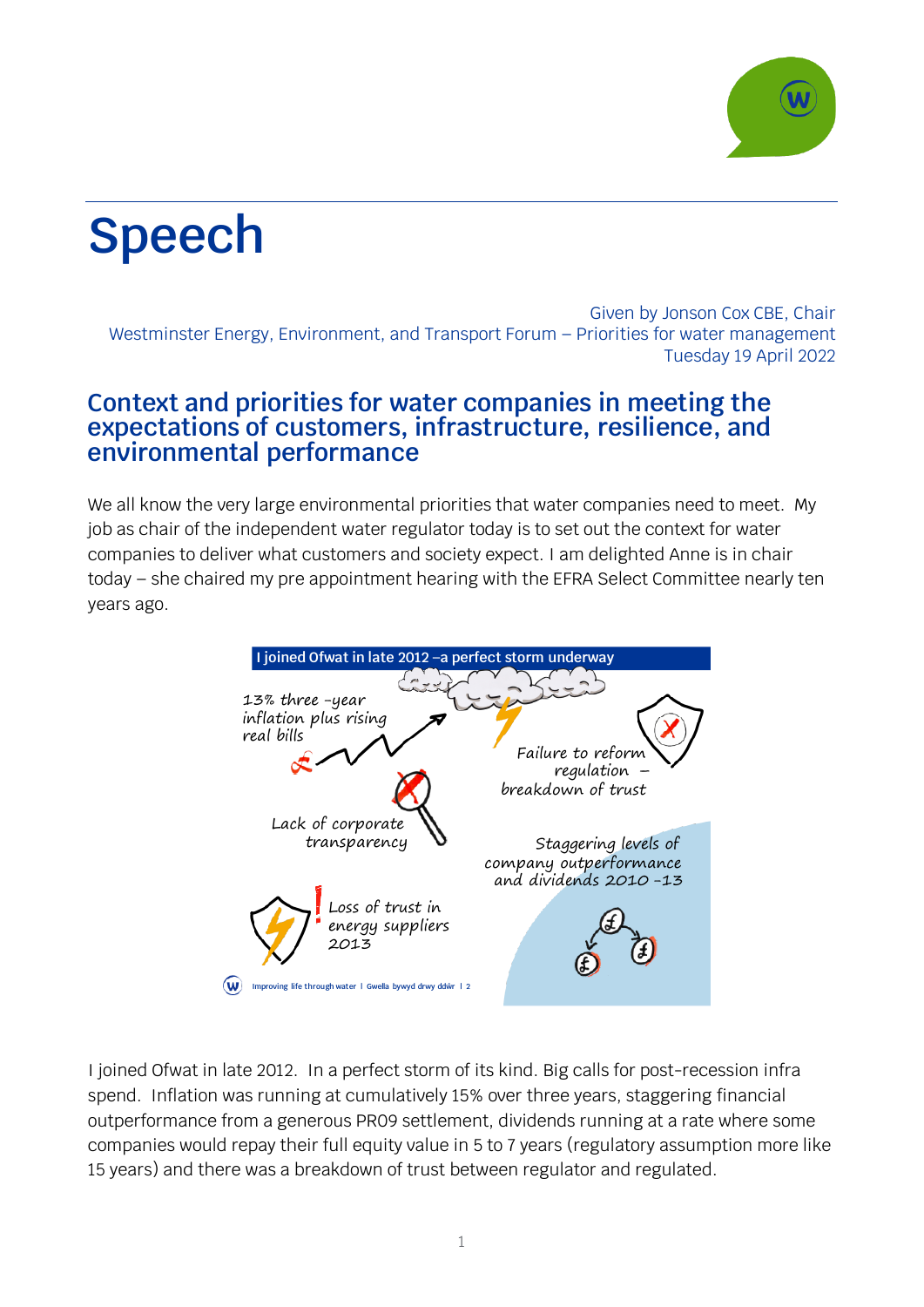

I set out in 2013 six regulatory priorities. The good news was that we and the sector have been able to move performance forward. Initiatives like ODIs and PCs have shown what can be done on operating performance if incentives are there. Water resources are being tackled through RAPID and by our 15% target to cut leakage – half of the 2025 target delivered in one year. We have seen new equity coming into the sector since 2019, engagement in the design of the price review is better than it was 10 years ago, and board leadership is much improved.

Overall, there has been good progress in getting the sector focussed back to its true job of operating the business, rather than thinking simply about RCV and financial assets.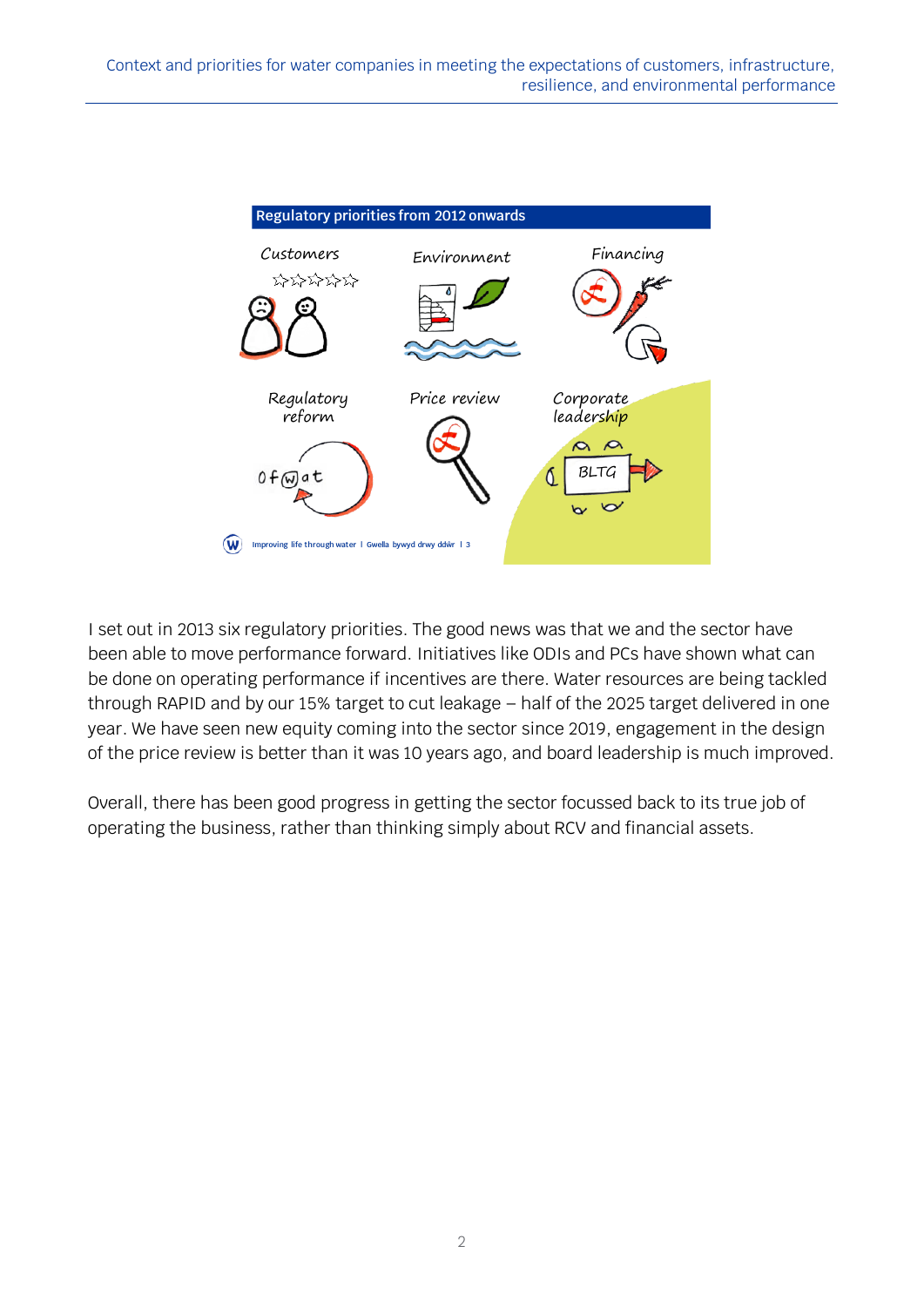I refer you to a speech I gave last week to water company boards on how the past might inform the future.



Today, a bigger perfect storm is developing. There are four elements converging.

I barely need to mention the impact of inflation and declining real incomes; that overall, company compliance with environmental objectives is far from acceptable; that we have major environmental challenges coming at us (net zero, river health and water resources);

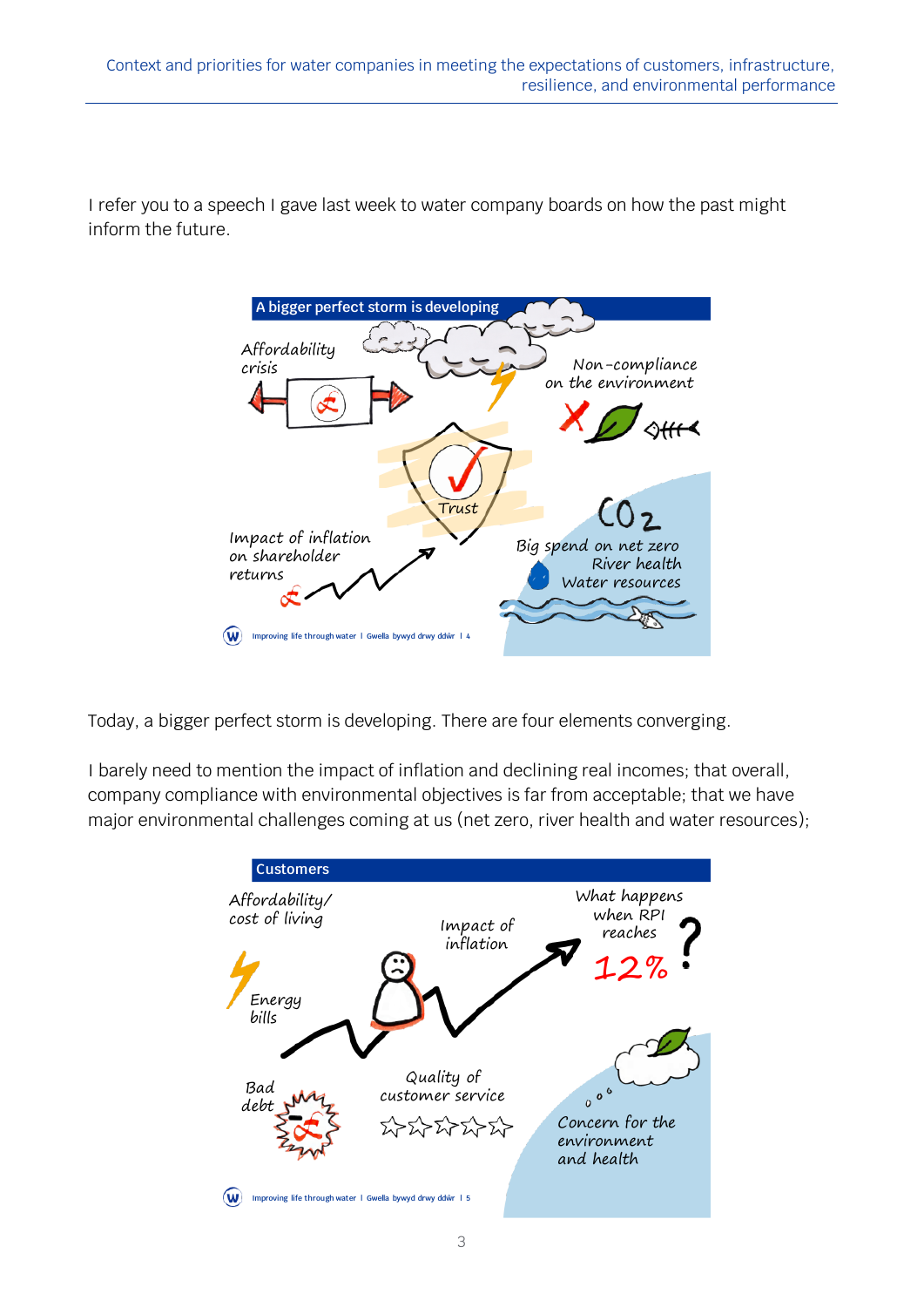and that inflation, while generating the cost-of-living crisis, is flattering shareholder returns, which in turn will call into question the legitimacy of the sector.

Let's think first about customers. Our service and performance report for the last year for the sector has some good news: the continuity of service during Covid; companies rising to our leakage challenge; some companies showing that targets for 2025 are achievable and for the first time, spending at or above the wholesale cost allowances, partly to deliver good outcomes.

But it is not uniform. Three companies lead the sector operationally. A number of other companies lag behind the rest the sector, achieving only a small proportion of key outcomes.

It's not so much the impact of inflation on water bills that worries me - Ofwat struck a good balance in PR19 and prices remained affordable. What worries me is what's happening to energy bills – think about the price cap in October 2021, at £1200, and potentially reaching around £3000 in October 2022. This will plunge many households into fuel poverty. Add to that all the other inflationary pressures on customers.

We know that advice to households struggling to pay may include that the water company can't cut you off, so that can be the first bill that you don't pay – with limited immediate impunity.

As an aside, I had just taken over running a water company in the late 90s when the sector lost the right to disconnect for non-payment - and it was straightforwardly and simply a political reaction to a big supply incident in another part of the country and an industry that had lost legitimacy.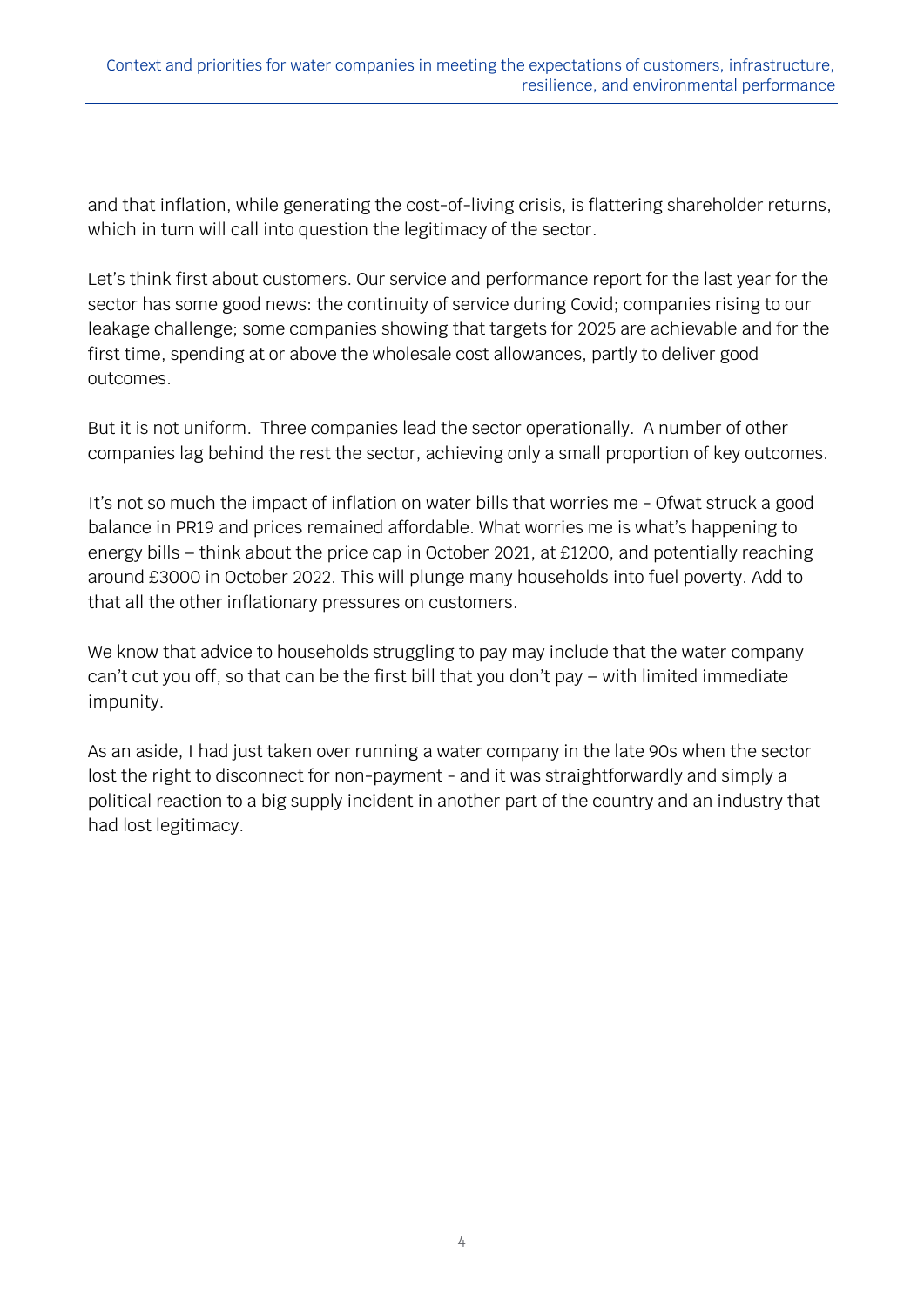And that brings us to the increased public concern for the environment and health that we have seen increase so rapidly during the pandemic and the strong public concern that water companies are not in compliance.



The companies that follow me today may not like me describing the sector's environmental record as patchy. Let's look at this evidence, we have:

- a stagnant performance on pollution incidents.
- the impact of storm overflows some of which are said to operate up to 200 times a year (and the clue to what they should do is in the word "storm").
- only five English wastewater companies got a four-star rating from the Environment Agency in a sector that should be the gold standard for environmental compliance.
- two companies cause one third of all pollution incidents.
- the remarkable rise of "Citizen Science" which in my mind highlights what can be achieved with transparency and open data in holding the sector to account.
- Ofwat's Flow to Full Treatment Investigation We expect companies to use all available information including flow meters, monitors and operational checks to ensure they are in FFT compliance. we have found potential non-compliance right across the sector, less than acceptable plans to rectify the problem urgently from some companies, and complacency in the way some companies initially responded to our investigation.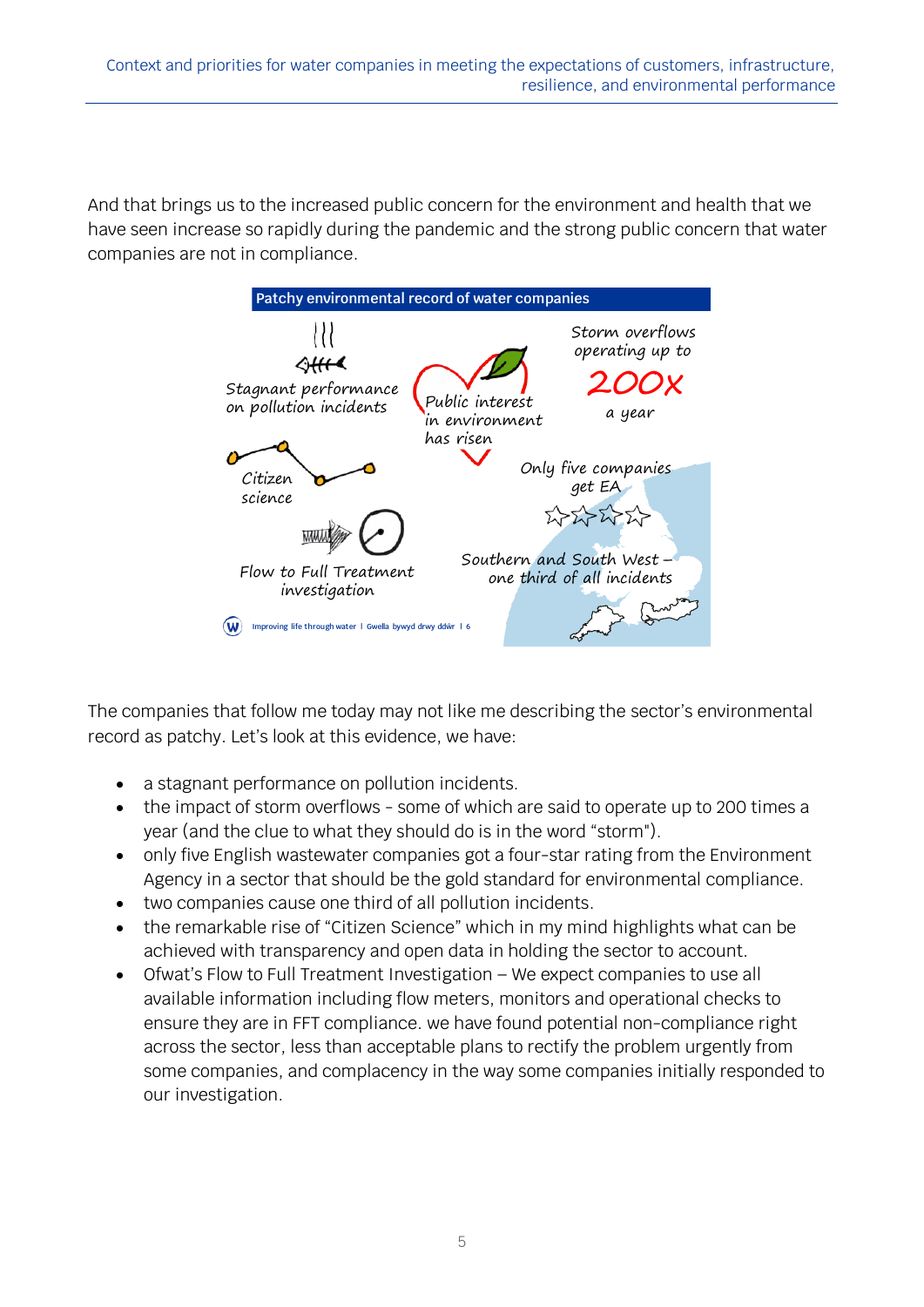

Others will talk about the challenges facing the sector. I have four on this slide. The requirements of:

- Net zero where I applaud the industry's self-imposed target of halving operational emissions by 2030 (we only have 7 ½ years to go) and if I look at Government targets the sector may need to be at 75% reduction of all emissions by 2035
- The Environment Act 2021 and recent ministerial strategy on storm overflows
- The need for cross-company water resources. The RAPID partnership formed by Ofwat, the Drinking Water Inspectorate, and Environment Agency already have 18 cross company schemes under active development.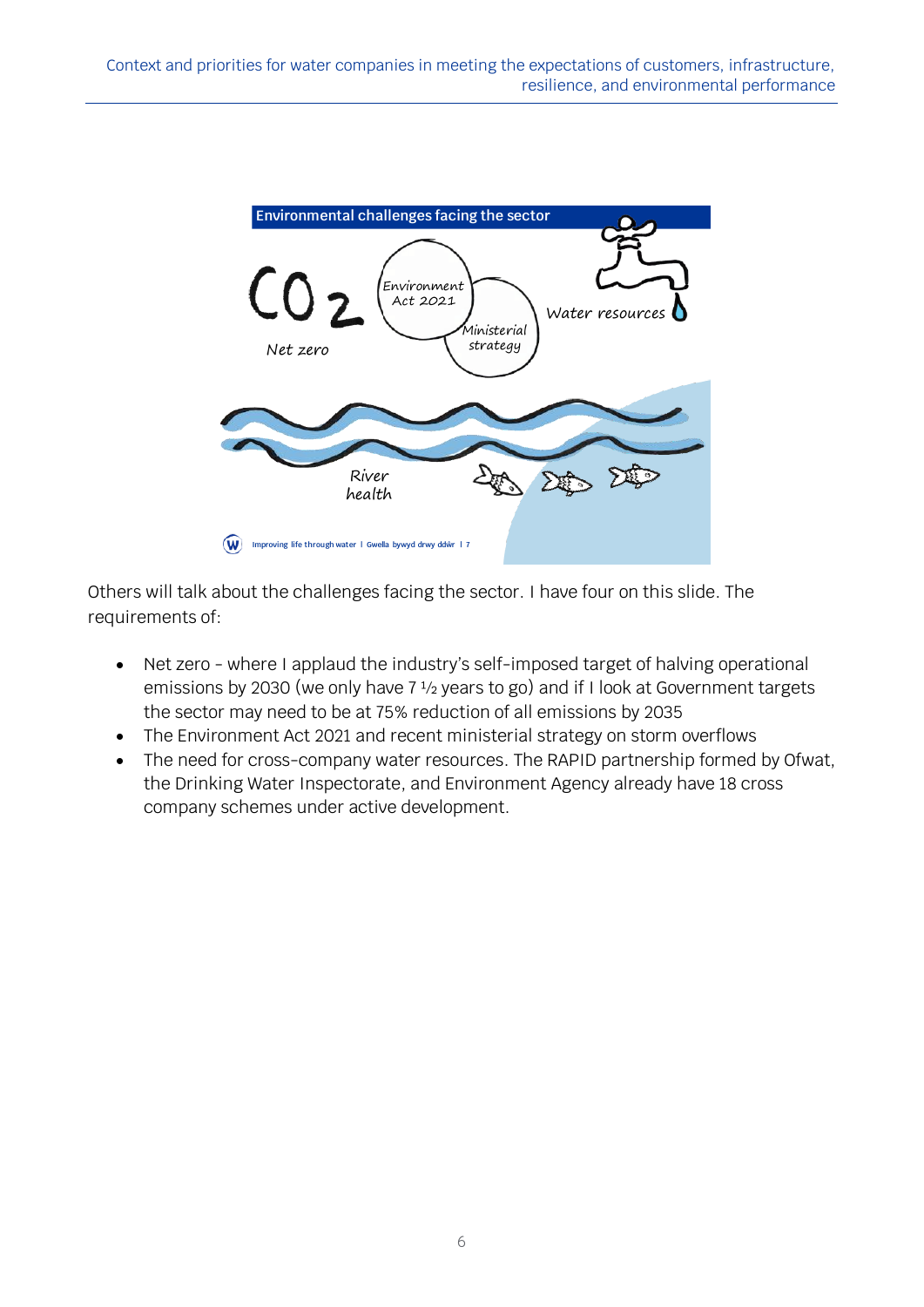• The issue of river health referred to above



I want to pause on river health. Shockingly, only 14% of rivers in England are of good/excellent environmental quality - that really is a wakeup call on performance of the last 30 years.

We have one designated inland bathing water area, with another on the way; France has 500. I know full well that on environmental criteria, the large majority of pollution is caused in broadly equal measure by water companies and by agriculture, with residual amounts caused by road run-off and other causes.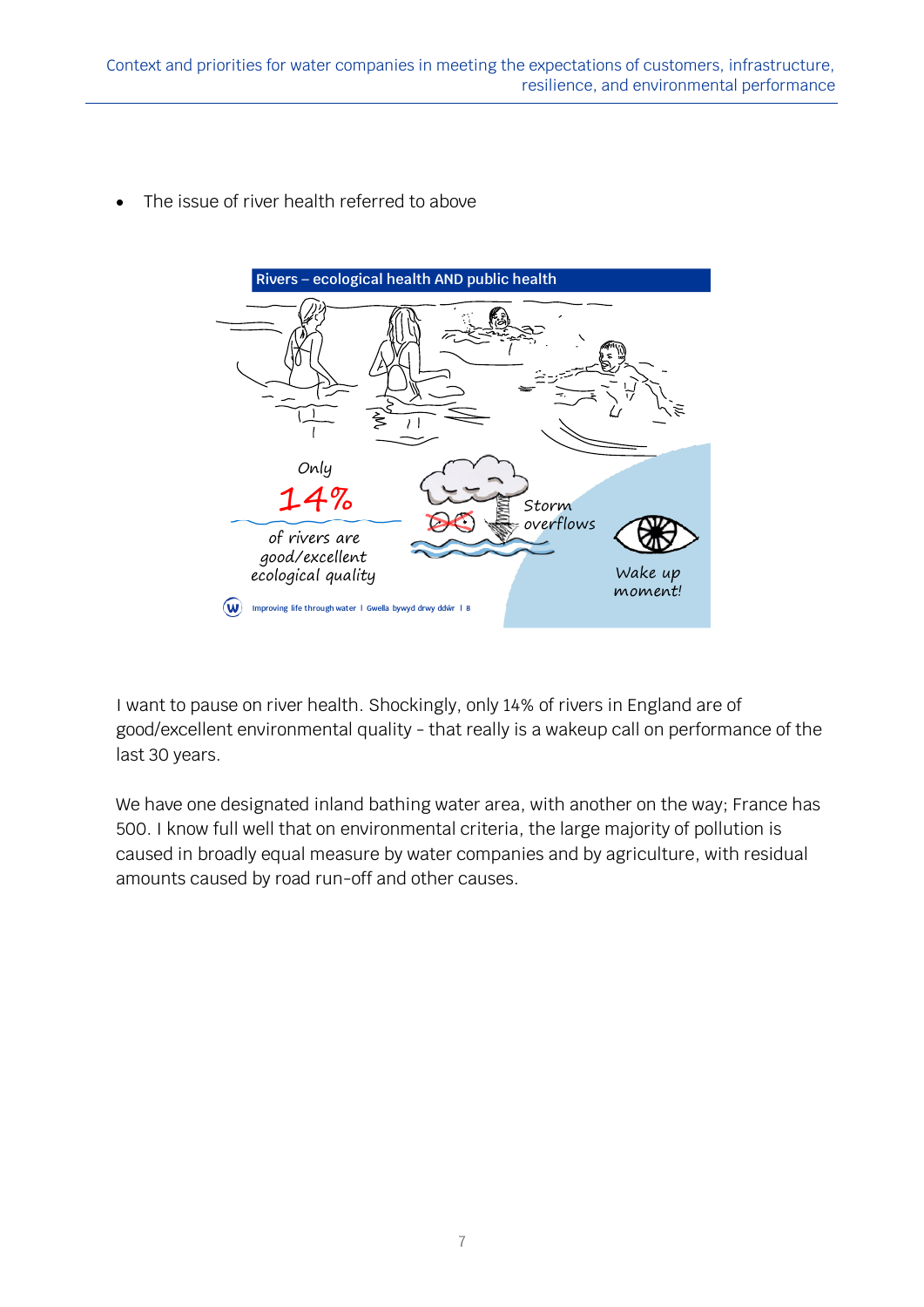But those who were at my meeting with water company board members last week will have heard the concerns around public health and rivers. The public health point of view is that children always have and always will play in rivers; that we've seen an explosion of use of rivers for public recreation; that people using rivers will be at risk of ingesting faecal coliforms coming from storm overflows and normal discharges from wastewater treatment works. That this just isn't acceptable in the 21<sup>st</sup> century.



I am worried about infrastructure in general. There are great examples of where Ofwat has funded and companies have implemented major upgrades to infrastructure. There remain instances of inadequately maintained or resilient infrastructure in the sector, 30 years on from privatisation. I have seen examples of this recently so it's fresh in my mind. In one case, we gave the company more than it asked for and pioneer gated payments. I am very glad we did.

But for today I want to focus on WINEP – the programme of environmental improvement scoped and defined by the EA and funded by Ofwat. We need improvement here. In our extensive CMA hearings last year, a published figure was that the three wastewater companies had underspent their AMP 6 WINEP collectively by 43%. That beggar's belief.

I don't give the number to pick on the appellant companies – others might be as bad. And before following speakers criticise me for using this shocking number, I have several times asked Water UK what number would be more representative of sector performance. They and their members have not answered me on this – but assure me that current performance in AMP7 will be much better. I do hope so.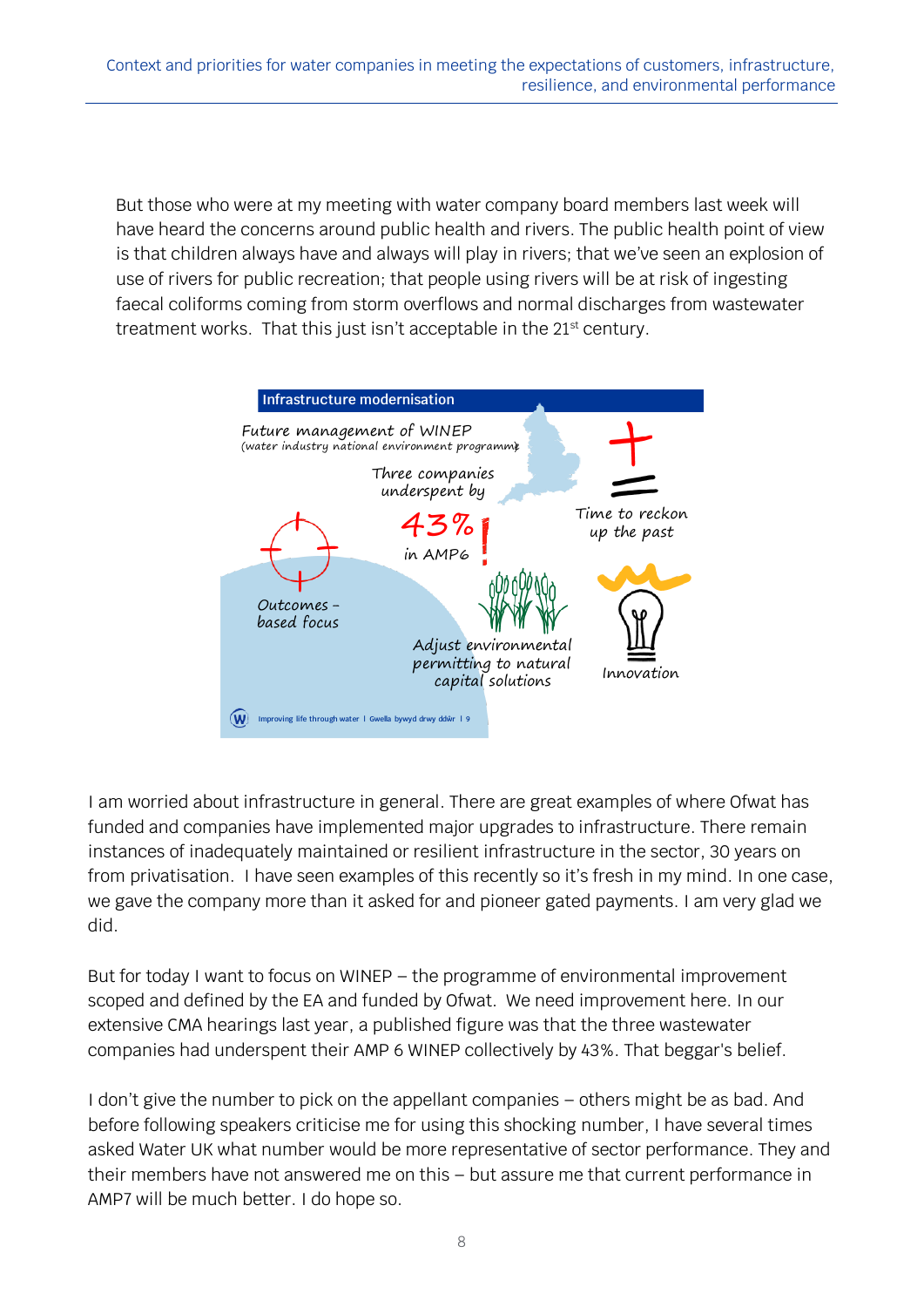We do need innovation in WINEP: we need well performing, trusted companies to be able to adopt a much greater outcomes-based approach; we need to think about adjusting environmental permitting to reflect the very different characteristics of commissioning natural capital solutions rather than conventional process-based solutions; we need to ensure that all WINEP commitments are delivered with value for money.



I've been quite shocked by taking a very simplistic look at what high levels of inflation are going to do to returns to shareholders in the water industry. Companies are going to have to think about this as they push for large investment and increasing bills, while maintaining customer support. We know the sector has a monopoly, offers steady index-linked returns and dividends as a secure pension fund investment. Companies are valued by their asset base, RCV, and inflation flatters the equity value.

For this slide, I've taken from a very simplified model one of my colleagues developed, three simple assumptions: 70 Debt/30 equity structure, 33% indexed linked debt and composite RPI/CPIH inflation this November, at 11% declining to 5% over three years.

In that simplified view, the 3-year return on starting shareholder equity is 65% - a compound annual return of 18%.

Just as we have "Citizen Science", I'm sure we will have "Citizen Finance".

Companies should think about how they will present and justify this level of return simply from inflation, in the context of their legitimacy with hard-pressed customers. I'm sure many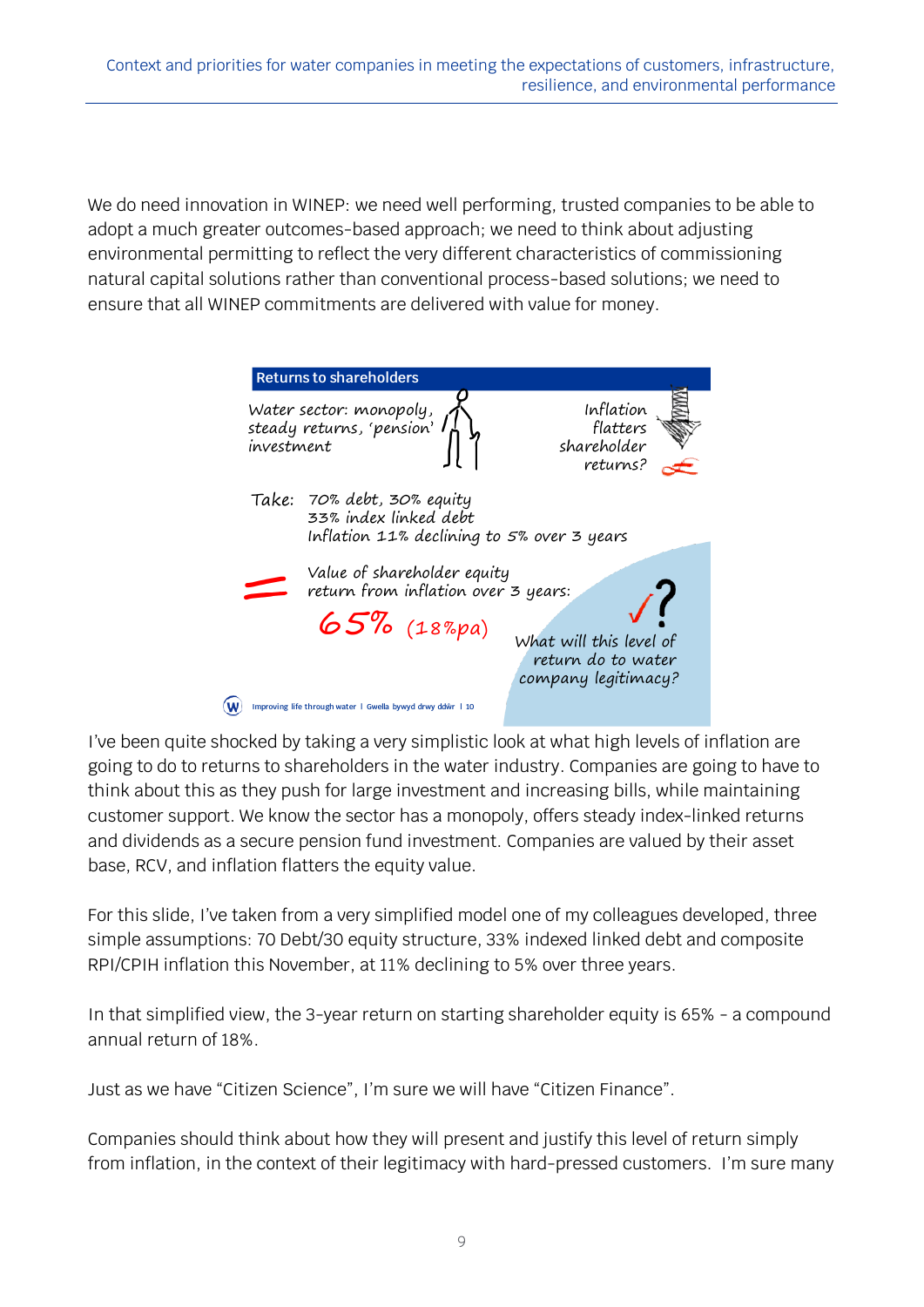much more financially qualified than me in the audience will take on the detail of the assumptions but I believe the stark simple point stands.

And if we are to ramp up the level of investment, we need companies that were taken private, and in doing so geared up their capital structures, to rebuild appropriate financial resilience.

We need a reality check by companies who push back on the relatively modest proposals on financial resilience we published recently, following our intervention on Southern, which Moody's characterised as a shadow special administration and brought £1bn into the Southern Group. Customers would think financial resilience unarguable (e.g., that licences should reflect that bonus payments should take account of performance or that no monopoly water company should be flirting with junk credit status).

The public mood in the middle of a cost of living crisis is not positive on the behaviour of privately run utilities. Companies refusing to commit to accept reasonable financial resilience standards for a public service provider should review their position. To object just adds fuel to the fire.



I also want to say it's not only investment. Take the example of the public harm from faecal coliforms in rivers.

Part of this is reducing use of storm overflows. Are sewers not the least well managed of all the utility infrastructure networks, in terms of intelligent management? Blockages themselves cause overflows. We know we have the serious problem of wet wipes and fats and oils congealing to form blockages - and yet we still do not have a co-ordinated and effective campaign from the water sector to get manufacturers to make wet wipes biodegradable and have one common national-scale approach from the water sector to change customer